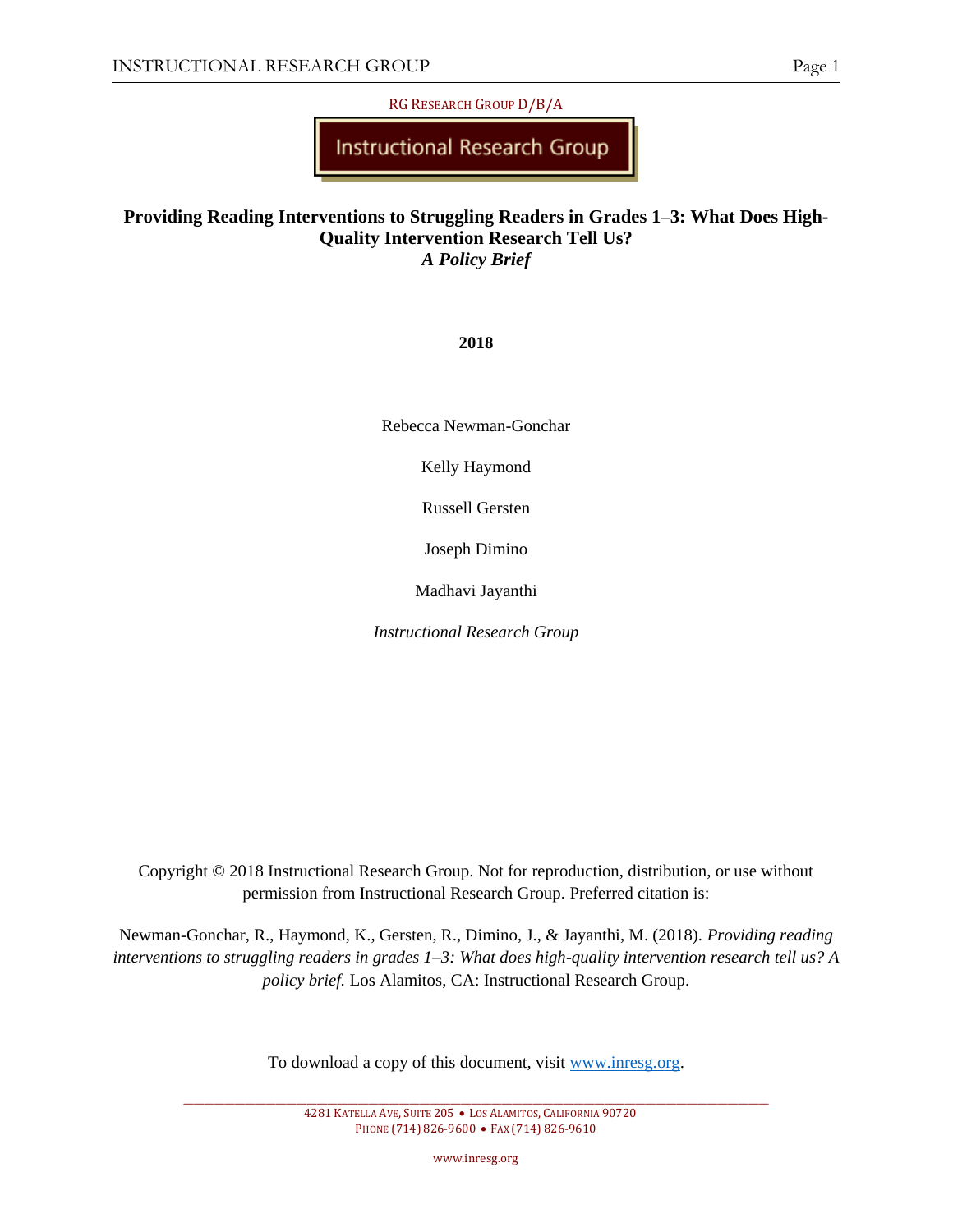#### **Providing Reading Interventions to Struggling Readers in Grades 1–3: What Does High-Quality Intervention Research Tell Us?** *A Policy Brief*

The purpose of this brief is to present an overall picture of how well early reading interventions are working for students in Grades 1–3. Using a meta-analytic approach, this paper combines findings from several studies to determine the effectiveness of early reading interventions for students who are struggling with learning to read.

## **Why is a synthesis of rigorous studies on reading interventions needed?**

Multi-Tiered System of Support (MTSS), also known as Response to Intervention (RtI), are used routinely in American elementary schools. Federal legislation requires that schools use evidencebased practices to help students who are at risk for reading difficulties or disabilities.<sup>1</sup> While No Child Left Behind Act of 2001<sup>2</sup> allowed for any intervention that used principles derived from the scientific research on reading, the Every Student Succeeds Act of 2015<sup>3</sup> explicitly calls for schools to use evidence-based interventions.

Unfortunately, the negative results of a recent national evaluation of early reading interventions left schools with significant questions about whether the evidence-based practices they are using are actually working.<sup>4</sup> School and district administrators who make decisions about which reading interventions to adopt are in a difficult position—on the one hand, they are required to adopt interventions that include practices that have been found to be effective, and yet, these very practices were recently studied and found to have little impact on students' reading performance.

Given the widespread adoption of MTSS in reading and the unsettling finding from the national evaluation, school and district administrators need help unpacking the body of research relevant to MTSS in reading. This brief summarizes the findings from several studies to help educational decision-makers make informed decisions.

## **What does 15 years of contemporary research tell us about the effectiveness of reading interventions?**

The findings from this meta-analysis of 33 rigorous high-quality studies indicate that reading interventions in general are effective for students in Grades 1 to 3, and they benefit students more in foundational reading skills than in reading comprehension. Because so many interventions are similar, and virtually all are effective in word reading, there is a decent array to choose from. Common features are explicit instruction, modeling, feedback, and interactive small-group instruction.

The findings also indicate that students' reading performance may be impacted by some variables such as whether the interventions are scripted or not, who provides the intervention, and whether the student receives the intervention in a small group or individually. These findings provide some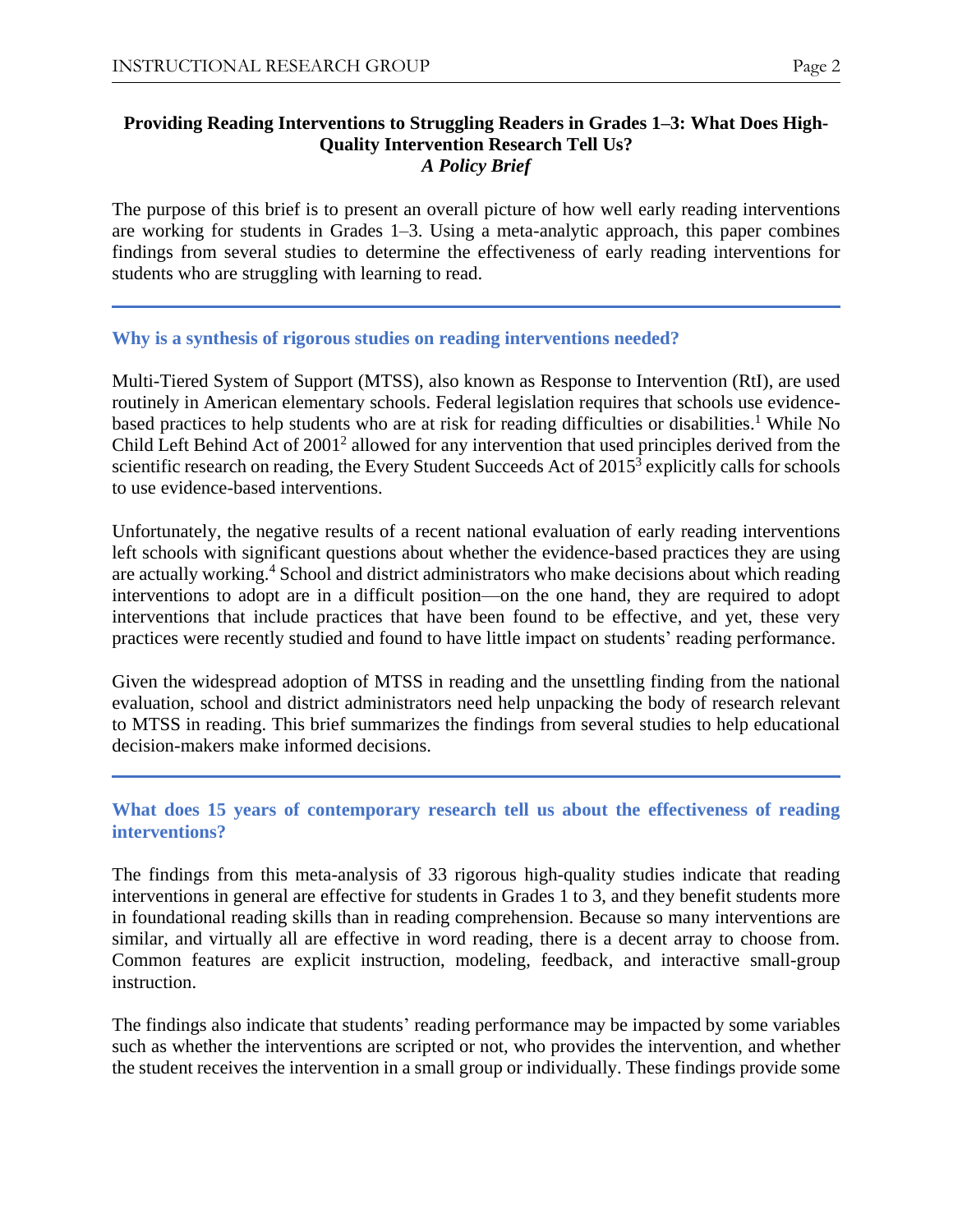direction to LEA's and SEA's on what to consider when providing reading intervention to their struggling students.

# **Recommendations for Policy and Practice**

- *1. Intervene early and provide explicit instruction in reading to students who are struggling with reading in Grades 1 to 3.*
- *2. Provide at least three 20-minute intervention sessions a week, for at least 8 weeks.*
- *3. Choose interventions that include vocabulary, reading comprehension, and listening/oral language comprehension (via read-alouds) instruction, as well as decoding and fluency building activities.*
- *4. For Grade 1, provide interventions individually (1 intervention provider works with 1 student), rather than in small groups (1 intervention provider works with 2–5 students).*
- *5. Use either paraprofessionals or certified teachers to provide reading interventions in Grade 1 when the focus is on decoding. However, when the focus is on reading comprehension, as in Grades 2 and 3, consider using certified teachers.*
- *6. Regularly observe the person providing the intervention and provide constructive feedback on their approach.*

**How was the meta-analysis done?**

**Comprehensive literature search.** To locate potentially eligible studies, a comprehensive literature search was conducted in the following manner:

- A keyword search of electronic databases was performed.
- Recommendations of studies likely to meet eligibility criteria were solicited from key researchers.
- The references of meta-analyses, literature reviews focused on reading interventions for Grades 1–3, and What Works Clearinghouse (WWC) intervention reports in the beginning reading topic area were reviewed and cross-referenced.

The search resulted in the identification of 2,423 publications.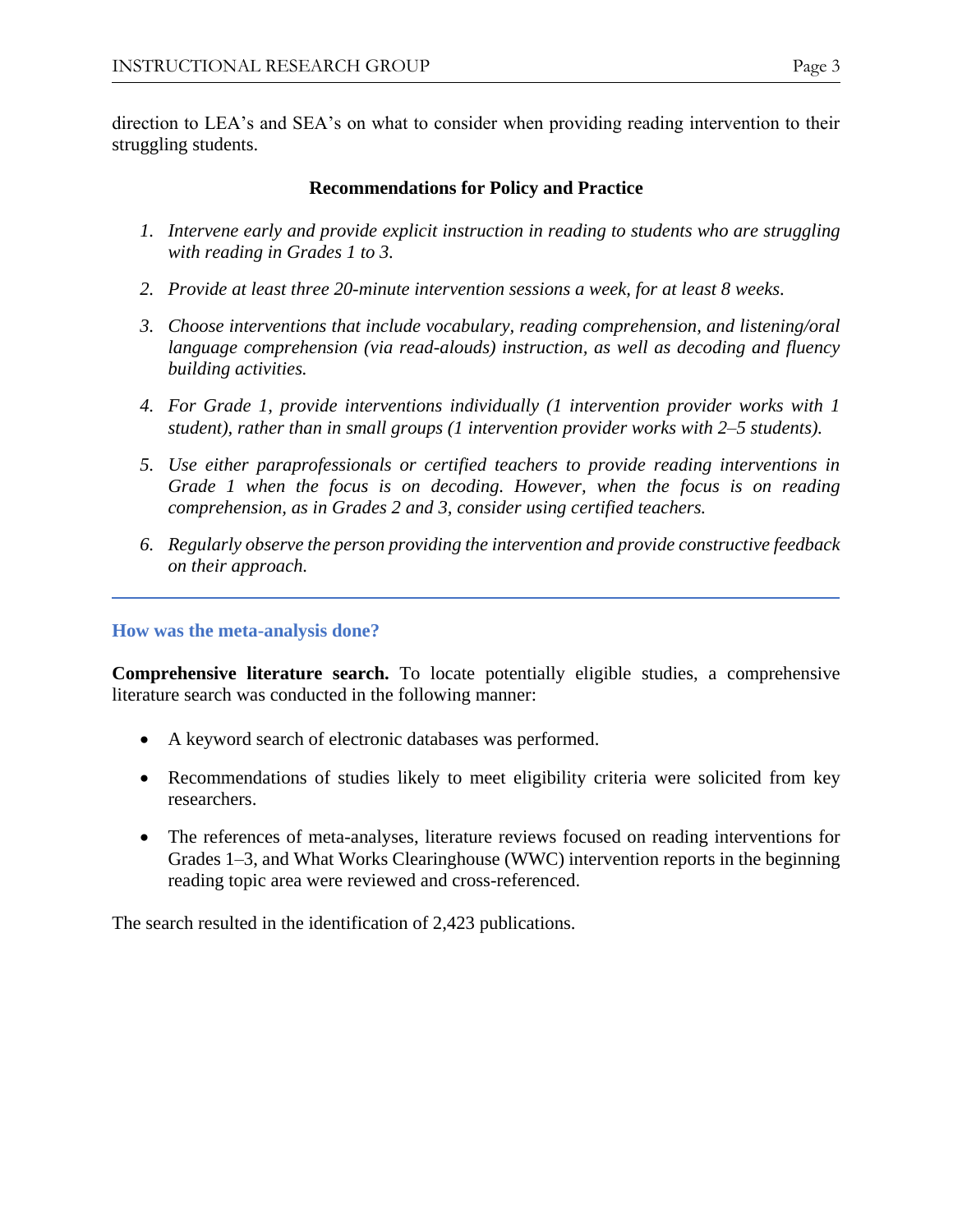**Screening and review.** Studies were screened for eligibility. Every eligible study was reviewed against WWC standards. The WWC uses a structured review process to assess the causal validity of findings reported in education effectiveness research. Ultimately, a set of 33 rigorous experimental and quasi-experimental studies conducted between 2002 and 2017 that met WWC standards were examined.

**Meta-analysis.** A meta-analysis combines and summarizes research using parametric statistical procedures. Hedges' *g* standardized mean difference effect sizes were calculated, and random effects robust variance estimation techniques were used to aggregate average weighted effect sizes.

To better understand the relationship between the reading interventions and effect size, a series of analyses were conducted to explore how student, intervention, and study characteristics influenced the impact.

# **What were the findings from the meta-analysis?**

**Descriptive findings.** In many respects, the interventions appeared to be similar, although session length, group size, and amount of training for the interventionist varied. A mix of teachers, paraprofessionals, and research staff administered the interventions. All but two interventions fit the idea of extremely systematic, explicit instruction in phonics reading and passage reading fluency, and in many cases, for Grade 1, phonological awareness. Virtually all addressed comprehension in some fashion, although few provided much in the way of detail.

Though training varied across the studies, most interventionists were carefully monitored. Closely monitoring interventionists is likely not typical practice for school implementation. Thus, low implementation fidelity may have been a factor in the lack of significant positive impacts in the national evaluation.<sup>5</sup>

**Impact of reading interventions.** Students from Grades 1, 2, and 3 who score in the at-risk category on a screening battery do significantly benefit from the wide array of interventions provided, especially in the area of learning how to read words. Early interventions (particularly in Grade 1) lead to significant positive effects in word and pseudoword reading and in reading comprehension.

- The average effect size (Hedges' *g*) for these studies was 0.39 ( $p < .001$ ), indicating that the reading interventions were, in general, moderately effective across students, settings, and measures.
- The largest effects were on word and decoding reading outcomes ( $\beta = 0.41$ ,  $p < .001$ ). Slightly smaller effects were found on reading comprehension outcomes ( $\beta$  = 0.32, *p* < .001), followed by passage reading fluency outcomes, which generated the smallest effect size ( $\beta$  = 0.31,  $p$  < .001). These impacts are, on average, in the moderately low to moderate range, indicating that, when properly implemented, the interventions are likely to result in positive impacts for this group of students in word reading, passage reading fluency, and comprehension. See Figure 1.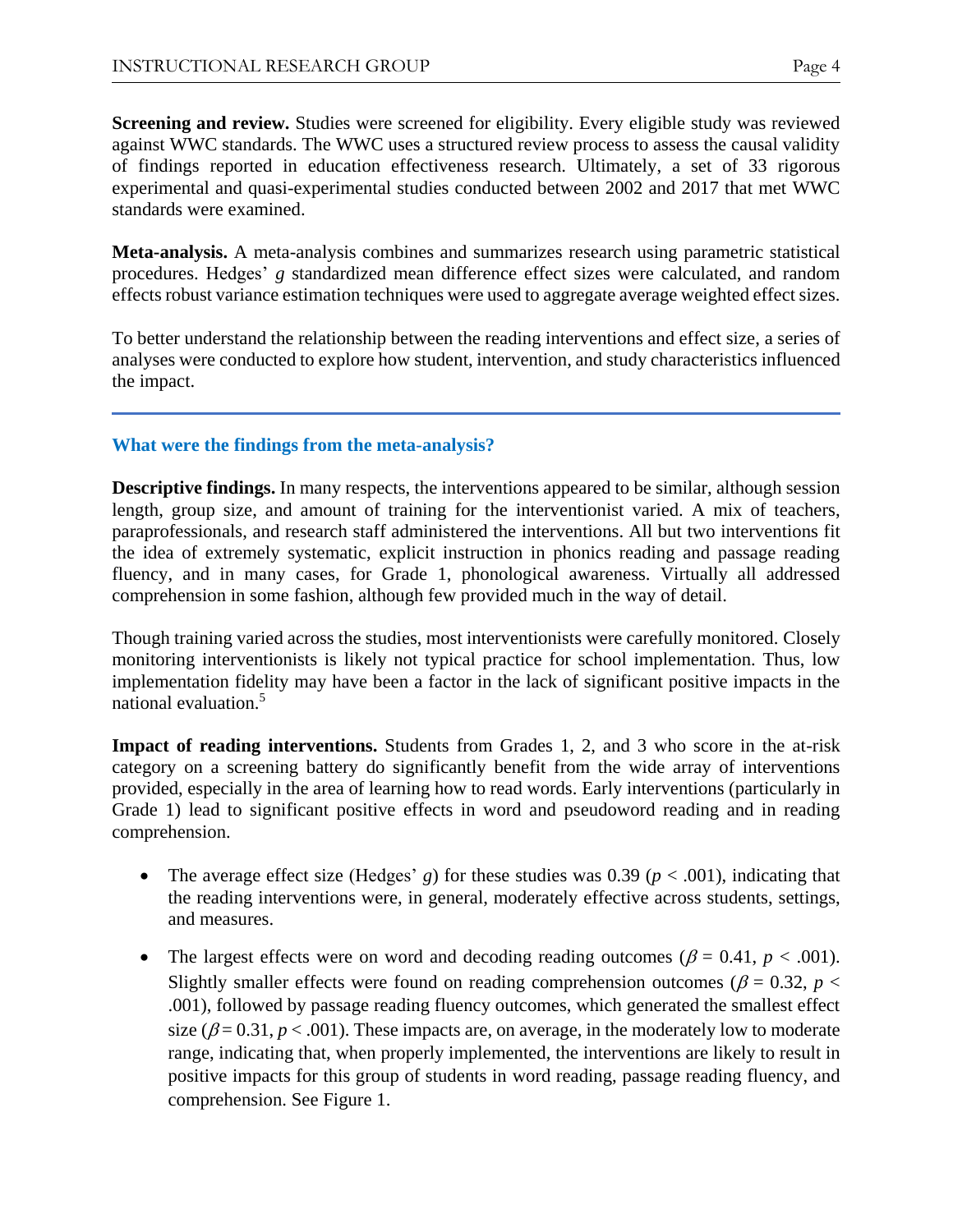

Figure 1. *Impact of Reading Interventions*

**Variables that might change the impact of reading interventions.** Effects did differ depending on whether the intervention was delivered individually (one student and one interventionist) or in small groups (2-5 students to 1 interventionist), whether the intervention was scripted, or whether the person who delivered the intervention was a paraprofessional or a certified teacher.

- Across all grade levels, reading interventions delivered individually yielded larger effect sizes than studies that were delivered in small group of students ( $\beta$  = -0.13, *p* = .07). However, this effect was significant for only Grade 1 ( $\beta$  = -0.16,  $p < .05$ ).
- Studies of scripted reading interventions generated smaller effect sizes than studies with unscripted interventions ( $\beta$  = -0.13,  $p$  = .09).
- Across all reading outcomes (i.e., measures of word or pseudoword reading, passage fluency, and reading comprehension), who implemented the intervention (i.e., paraprofessional or certified teacher) did not significantly change the impact ( $\beta$  = 0.06, *p* = .15). However, for reading comprehension outcomes, interventions implemented by paraprofessionals generated, on average, lower effect sizes, while those taught by certified teachers yielded higher effect sizes ( $\beta$  = 0.21, *p* = 0.3).